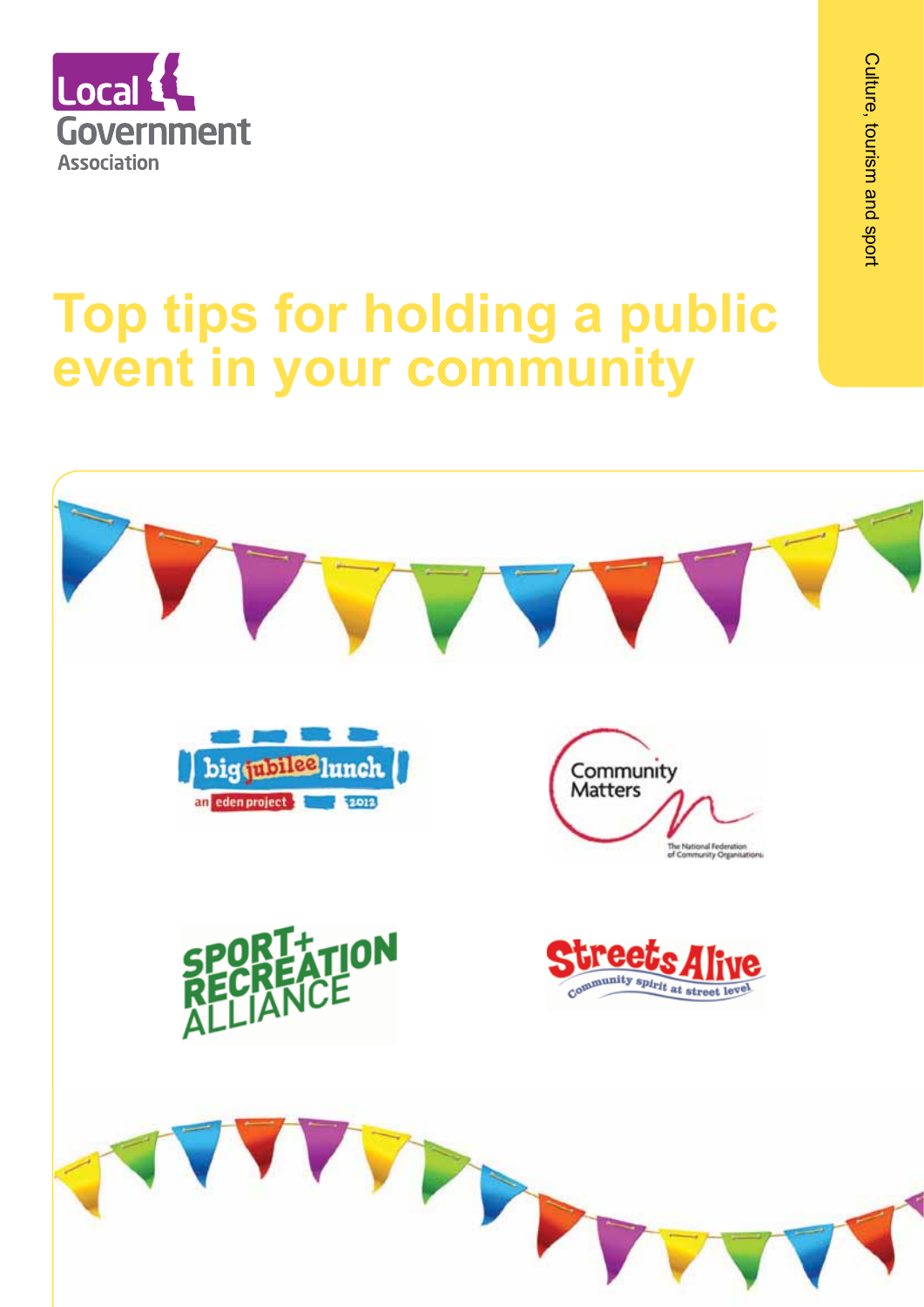There can be a lot of things you need to think about when holding a public event. We have brought together all the key bits of information you might need into one place to help you get started. But of course every event is different so you might not need all this information or you might need more. Your local council and all of our organisations are happy to help you find further information if you need it.

This guide covers events such as fetes, parades and charity fundraisers that will attract an audience of several hundred people and may feature sales of food and alcohol. If you want to hold a private street party where only your friends or immediate neighbours are invited, then you should use the Government's street party guide – http://tinyurl.com/streetpartyguide

#### I want to hold my event in a street or public place. Do I need council permission?

You will need to get permission from your local council if you want to hold an event in the street or a public park – ask to speak to their events, parks or communities team. Contact them as soon as possible as it takes time for them to consider it properly. The amount of time needed to consider an application varies from council to council, and you can find this information on their websites. If it is not on council property you will need permission from the owner, which might be a housing association, schools or business.

Your council will work with you to ensure a smooth and safe event as soon as you submit an application; so the earlier you speak with them, the more they can help to make it happen. If you can't give the amount of notice they require, then your council may still be able to consider your application or suggest an alternative location.

You can get in touch with the right department at your local council by using http://tinyurl.com/councildept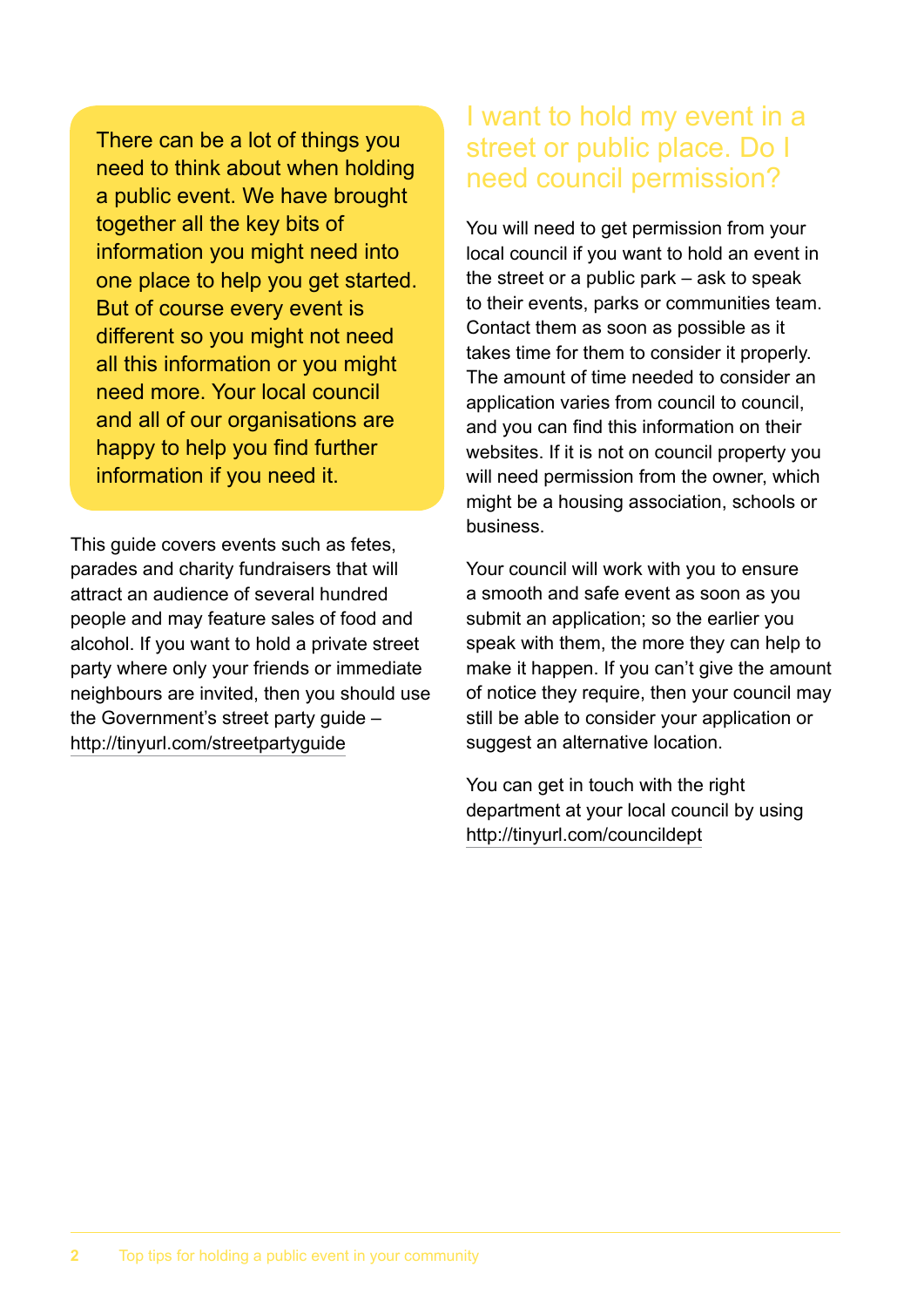#### I want to close a road or public space. How do I go about this?

You will need to get permission from the Highways Department of your council. It will be easier to close a cul-de-sac than a main through route, but emergency services will always need to be able to get down the street.

Your council will require you to arrange and place appropriate road signs and barriers. The signs will need to comply with Regulations, but this needn't be difficult. Some councils lend you the signs, and others will be able to tell you where you can hire them.

There may be a charge to cover the council's costs for checking the feasibility of closing the road. Councils keep this as low as possible, and some waive it entirely for special events such as The Big Lunch, Diamond Jubilee and Olympics.

### How do I avoid accidents?

You should think carefully about how you can make your event as safe as possible. A risk assessment will often be required for a public event. This will help you to consider if people could trip, burn or otherwise hurt themselves and then how you could prevent it happening. You should write down these risks and actions if you are running anything bigger than a small party. You may find it helpful to discuss this with someone else.

It is a good idea to have someone who is trained in first aid there on the day. The Red Cross, St John's Ambulance and other health charities may be able to provide a first aid person for larger or more public events, or you could go on one of their courses and become qualified yourself.

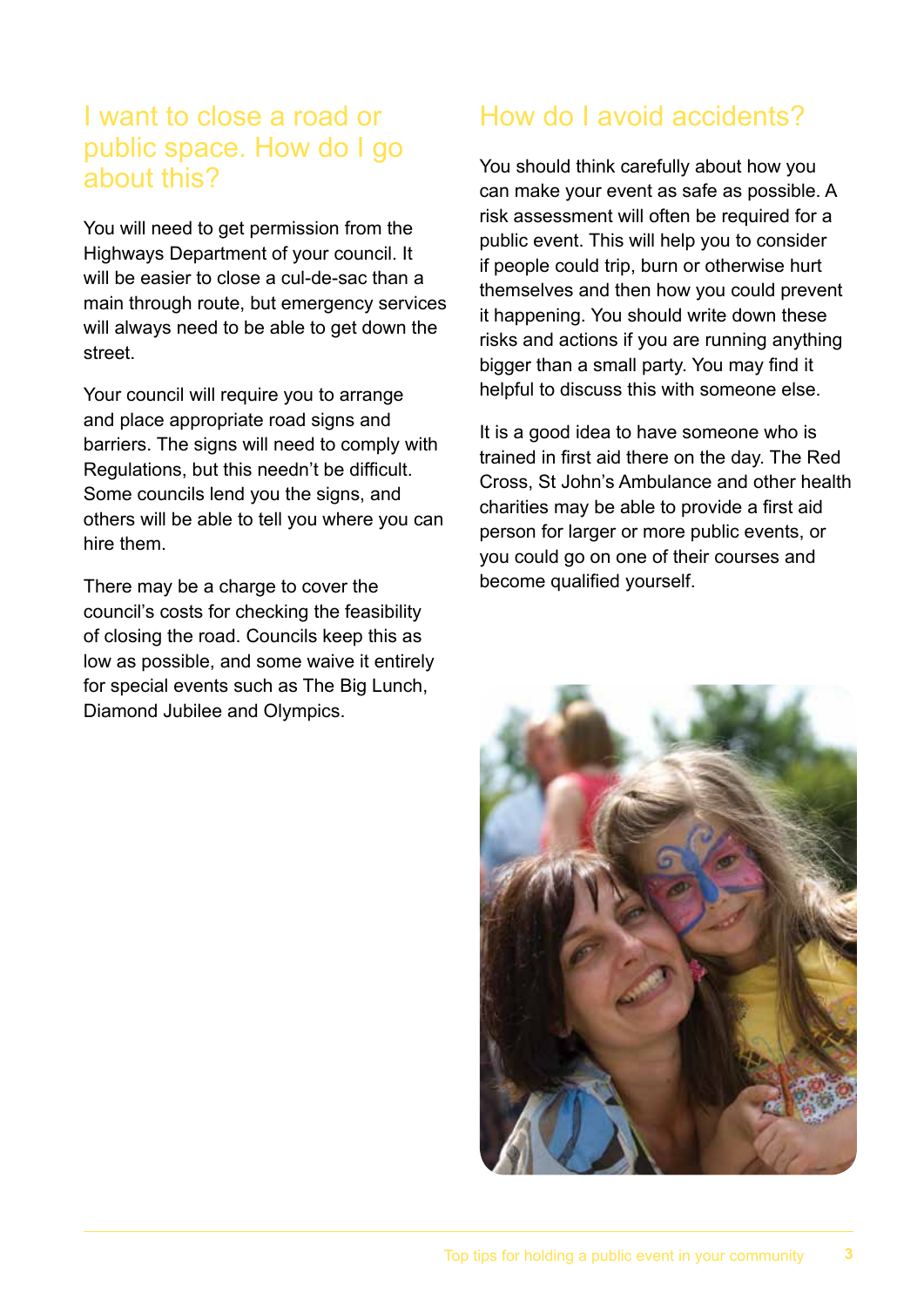#### Do I need insurance for my event?

A number of local councils don't ask for insurance for a small private street party, although you will need to check, but larger events, or those that include activities such as bouncy castles, fireworks, or sporting events will need 'public liability' insurance. This covers you for any claims of injury or damage which happens to the public at your event.

Contact an insurance broker or your local council events team for further advice. Insurance doesn't have to be expensive – costs start from as little as £50 for cover up to £5 million of damages. The Association of British Insurers (http://tinyurl.com/ assocbritins) provides advice on risks and insurance and the charities Streets Alive (http://tinyurl.com/streetsalive) and The Big Lunch (http://www.thebiglunch.com/join-in/ faqs.php) have negotiated some good deals for street parties.

#### If a community event is run on my own land (my garden, field, property etc) will I be responsible for any accidents?

You have a 'duty of care' and are responsible if someone hurts themselves because the land is unsafe, so make sure any hazards are clearly marked, but the activities related to the community event are the responsibility of the event organiser and individuals taking part. However, you should make sure that you are satisfied with the safety precautions taken by the organiser.

There is a very useful website for landowners, set up by the Visitor Safety in the Countryside Group (http://vscg.co.uk/ guiding-principles/), which covers all of these situations (in rural and urban environments) and explains the law.

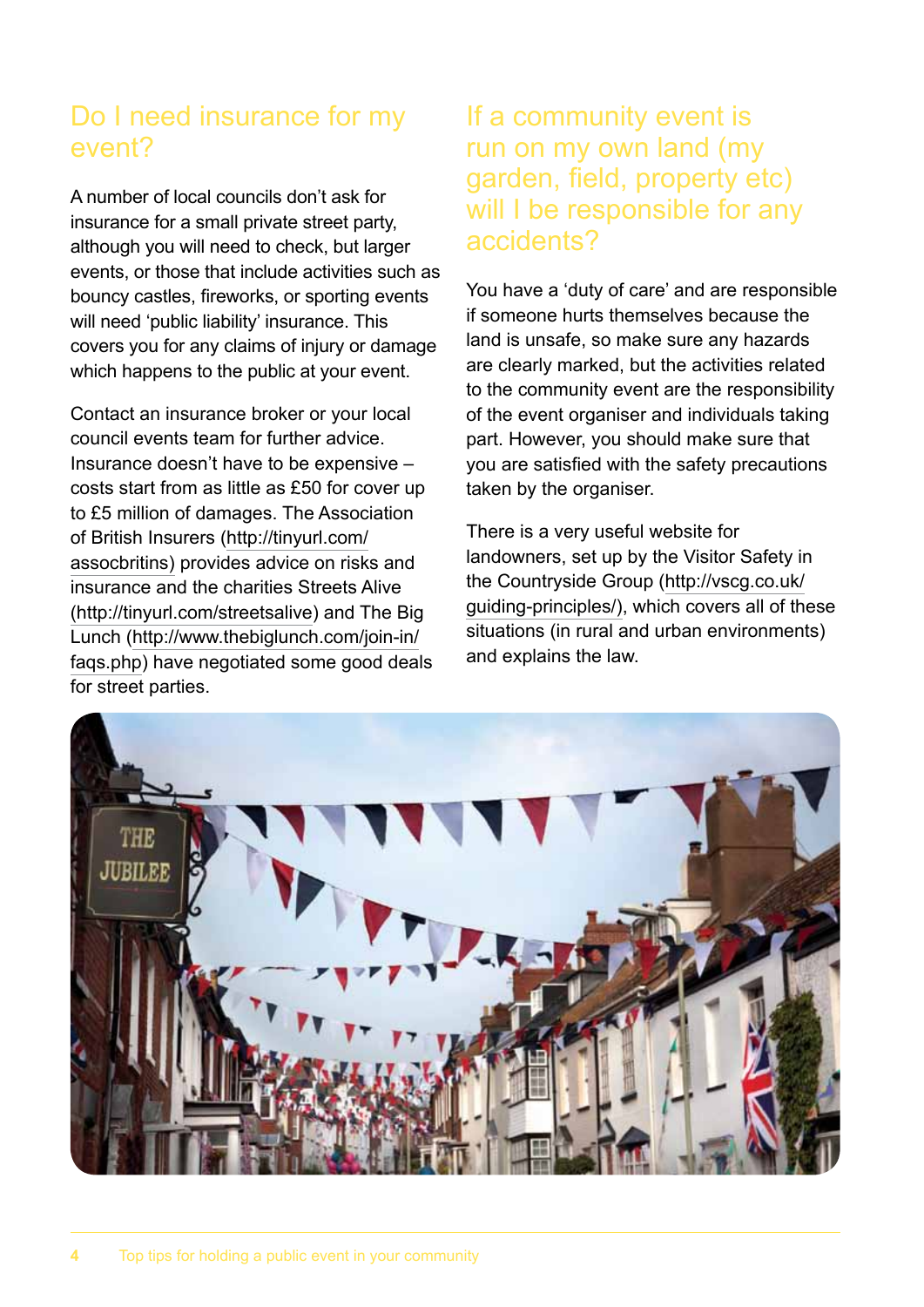#### Can I charge an entry fee for my event?

If you are holding a community event then you should not aim to profit from it, as profitmaking events are unlikely to have fees for road closures waived. However, you could ask for donations or hold a raffle on the day to help cover the cost of holding the event.

#### Will I need a licence?

You will need a licence if you are:

- Selling alcohol; but not if people bring their own. Visit www.drinkaware.co.uk to find out the things you need to be aware of when running an event where there will be alcohol.
- Selling food after 11pm, or using a mobile food vendor like an ice cream van – but they should have their own licences anyway. Check with your council that you are inviting a legal and safe seller.
- Selling raffle tickets in advance of the event; but not if you are only selling them on the day or in a tombola where the total value of the prizes is less than £500.
- Playing amplified live or pre-recorded music. You should be considerate of noise levels to your neighbours and it is a good idea to check with your local council what restrictions there are on the times you can play music publicly and the maximum volume.

The good news is that most of these activities can be covered under one licence, so you won't have to complete a lot of forms.

## What about music copyright?

If you are planning on playing pre-recorded music to anyone beyond immediate friends or family, then you need to contact the Performing Rights Society (PRS) at www.prs. co.uk and the Phonographic Performance Limited (PPL) at www.ppluk.com. These are commercial organisations and will usually charge a fee, although it may occasionally be waived for small events celebrating things like the Diamond Jubilee.

# What about fireworks?

Organising a firework display can liven up events significantly, but also brings with it some additional hazards. The Health and Safety Executive (http://tinyurl.com/hsefire) has produced a simple guide to help.

# Any other questions?

Your local council should be your first point of call for any questions you have. To get in touch with the right department at your local council go to http://tinyurl.com/councildept And why not involve your local councillor? Some councils also provide money or materials to help set up an event, especially around national celebrations, so it is worth checking them out.

There are many sources of advice, covering all types of event. For street parties and small events, www.streetparty.org.uk, www.communitymatters.org.uk/ onlineguidance and www.thebiglunch.com may be useful, but there are many others including the Olympic local leaders guide – http://www.london2012.com/get-involved/ local-leaders/